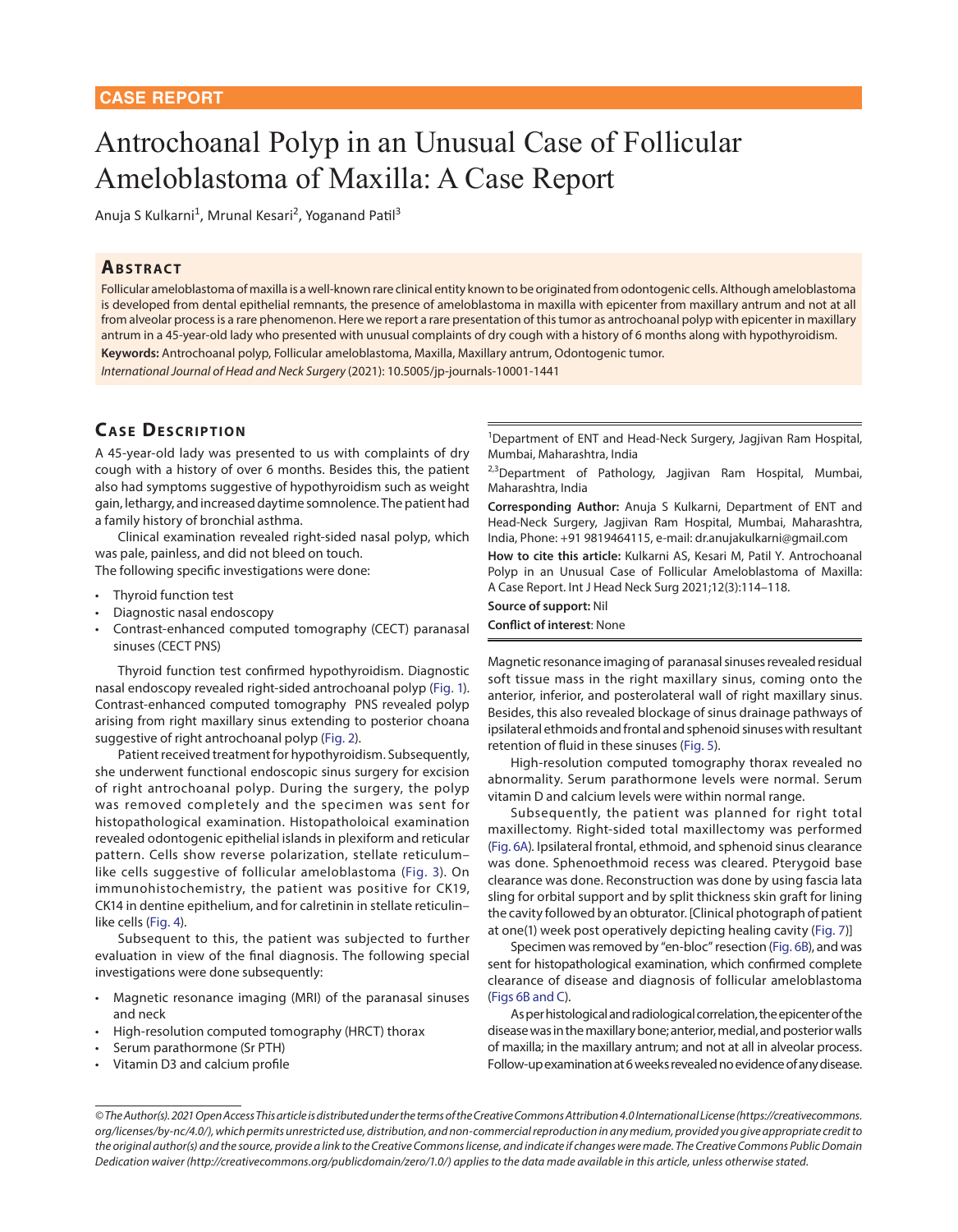Patient had uneventful recovery and was asymptomatic at 1 year follow-up.

### Discussion

Ameloblastoma was first described by Cusack 1827.<sup>1</sup> Etymologically, the word ''ameloblastoma'' was derived from the the old French word ''*amel*,'' which means enamel, and the Greek word ''*blastos*,'' meaning germ or bud.<sup>2,[3](#page-4-4)</sup> It is a rare, benign, slow-growing but locally invasive neoplasm of odontogenic origin involving the mandible (80%) and maxilla (20%).<sup>4,[5](#page-4-5)</sup> Most common presentation is painless swelling of the mandible or maxilla.<sup>6</sup> Pain is uncommon and occasionally occur posthemorrhage following a fine needle aspiration (FNA). $<sup>7</sup>$  $<sup>7</sup>$  $<sup>7</sup>$  Pain with rapid growth represents the rare</sup> malignant ameloblastoma. Tooth displacement and root resorption are rare. Paresthesias are rare except in cases of perineural invasion.

Evaluation requires imaging and tissue diagnosis. On imaging, X-ray pantomography depicts a lytic lesion scalloped margin in case of unicystic lesions and soap bubble appearance in multicystic lesions. Computed tomography (CT) scan aids in determining the extent in well-defined radiolucent uni/multilocular



**[Fig. 1:](#page-0-0)** Clinical photograph presentation as antrochoanal polyp

<span id="page-1-5"></span>expansile lesions. In addition, it gives useful information about the extent of cortical destruction.<sup>[8](#page-4-2)</sup> Magnetic resonance imaging provides potentially more complete information than CT about soft tissue extension and marrow extension beyond the lytic bone cavity. It is particularly useful for ameloblastomas arising from the maxilla, as it helps to characterize extension to the orbit, paranasal sinuses, and skull base. Magnetic resonance imaging is also considered for diagnosing desmoplastic ameloblastomas because they have poorly defined soft tissue borders and are often misdiagnosed as a fibro-osseous lesion. Positron emission tomography (PET)—CT is generally reserved for metastatic ameloblastoma, where it may aid with staging of the distant metastasis.  $8,9$  $8,9$  $8,9$ 

<span id="page-1-6"></span><span id="page-1-4"></span><span id="page-1-3"></span><span id="page-1-2"></span>Tissue diagnosis aids in deciding appropriate treatment modality. Fine Needle Aspiration Cytology (FNAC) from window of cortical erosion as identified by imaging or from the dental socket may provide useful information on tissue diagnosis. However, in case of cystic lesions core biopsy may have to be taken in order to obtain tissue diagnosis. This helps to rule out other similar lesions and conditions such as osteomyelitis, cystic fibrous dysplasia, giant cell tumor, ossifying fibroma, multiple myeloma, and rare sarcomas.<sup>9</sup> WHO (2005) classification for ameloblastomas includes four subtypes:<sup>4</sup>

- The solid/multicystic 91% unicystic type 6%, the extra osseous ameloblastoma 2%, and the desmoplastic type 1%.
- Elzay, Slootweg, and Muller coined two types: metastatic ameloblastoma and ameloblastic carcinoma, comprising 2% of all ameloblastomas.
- Metastatic ameloblastoma has well-differentiated benign histology similar to the solid/multicystic type at the primary site and at remote site.
- In ameloblastic carcinoma, malignant histologic features are increased or has abnormal mitoses and cytological atypia.

Most common site for regional metastasis include neck nodes (up to 35%) in one of the series of malignant transformation in ameloblastoma.<sup>[9](#page-4-3)</sup> Distant metastases to lung (70-85% of total cases), followed by bone, liver, and brain.<sup>[9](#page-4-3)</sup> Metastasis occurs via lymphatic (rare) or hematogenous spread. As per the recent studies, two central pathways, Mitogen Activated Protein Kinases (MAPK) and sonic hedgehog (SHH), were identified play key roles in ameloblastic oncogenesis.<sup>9</sup>

<span id="page-1-1"></span><span id="page-1-0"></span>

**[Figs 2A and B:](#page-0-1)** Contrast-enhanced computed tomography of paranasal sinus depicting lobulated nonenhancing soft tissue in right maxillary sinus extending posteriorly through right posterior choana into nasopharynx: suggestive of right antrochoanal polyp: (A) Axial view slice thickness: 0.3mm; (B) Coronal view: slice thickness: 0.3mm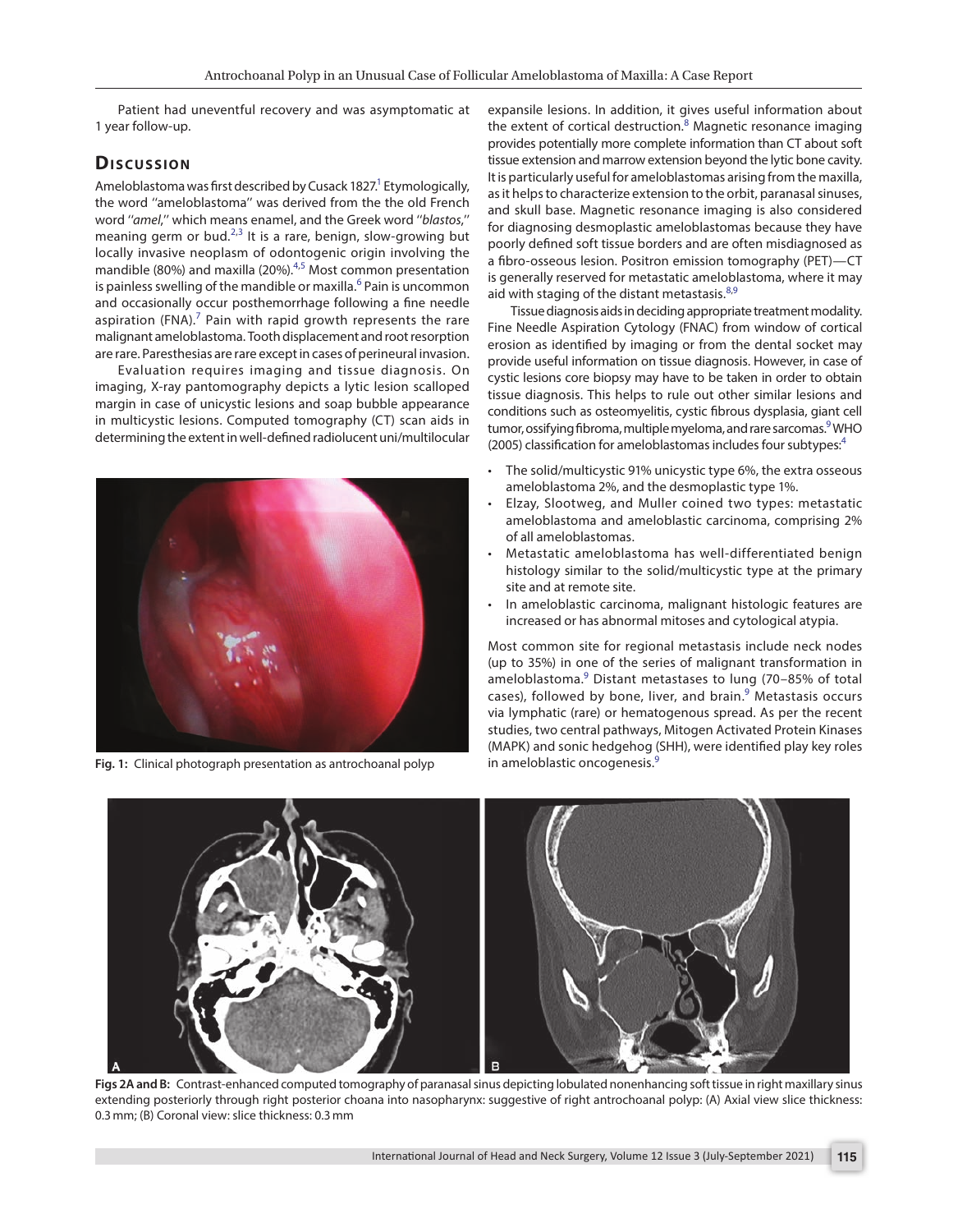

<span id="page-2-0"></span>**[Figs 3A to C:](#page-0-2)** Hematoxyline and eosin stain: Microphotograph of histological appearance of tissue depicting odontogenic epithelial islands in plexiform and follicular pattern: (A) Scanner view; (B) Magnification at 20×; (C) Magnification at 40×)

The treatment consists of en-bloc resection of tumor with 1–2 cm bone margins and immediate bone reconstruction for restoring form and functions, that is, speech and swallowing. Margins are required as microscopic tumor extension of 2–8 mm (mean of 4.5 mm) beyond the radiographic boundaries of the tumor has been reported in ameloblastoma.<sup>9</sup> Recommended margins are 1–1.5 cm for unicystic,1.5–2 cm for solid/multicystic, and around 2–3 cm for ameloblastic carcinoma.<sup>9</sup>

Radiotherapy have been attempted in recurrent or inoperable cases; however, its efficacy is still unclear.<sup>[9](#page-4-3)</sup> Reports on systemic chemotherapy suggested that ameloblastoma may be sensitive to platinum-based agents, and chemotherapy may have a role in the improvement of clinical symptoms in nonsurgical patients.

Prognosis for ameloblastoma depends on the patient's age, tumor size, extent of disease, location of tumor, and histological type. Overall recurrence rate is 33%: lesser with radical surgery (021%) more with conservative resections (33-96%).<sup>9</sup> Case reports suggested metastatic ameloblastoma to the lungs associated with a paraneoplastic syndrome causing hypercalcemia.<sup>9</sup>

For metastatic ameloblastoma, median disease-free interval (DFI) of 13 years and mean survival up to 2 years have been described[.10](#page-4-7)

<span id="page-2-1"></span>Hasim et al. reported longest survival after diagnosis of metastases (37 years) in a patient with bilateral pulmonary metastases, who remained asymptomatic and did not require any treatment.<sup>10</sup>

Maxilla is relatively rare subsite for ameloblastoma that too more often the epicenter is in the alveolar process of maxilla. However, in the present case the epicenter was from maxillary antrum and not at all from alveolar process.

<span id="page-2-2"></span>Thyroid hormone has been known to be playing a role in bone metabolism. An increased level of TSH in blood stimulates increased bone formation. Hypothyroidism in the present case was incidentally detected on blood investigations. However, in view of recent case reports coincidence of both hypothyroidism and ameloblastoma have been observed in certain cases of ameloblastoma.<sup>11</sup> There is further room for research in this aspect. Although ameloblastoma is developed from dental epithelial remnants, the presence of ameloblastoma in maxilla with epicenter from maxillary antrum and not at all from alveolar process is a rare phenomena. Probably this is the first case **the first case** of its kind of unusual occurrence of maxillary ameloblastoma with epicenter from maxillary antrum and not at all from alveolar process, unusual presentation as presenting symptom being only dry cough (without any other nasal symptoms such as nasal blockage, facial fullness, facial heaviness, headache, nasal bleeding, etc.) and antrochoanal polyp been detected incidentally. The diagnosis would have been missed in

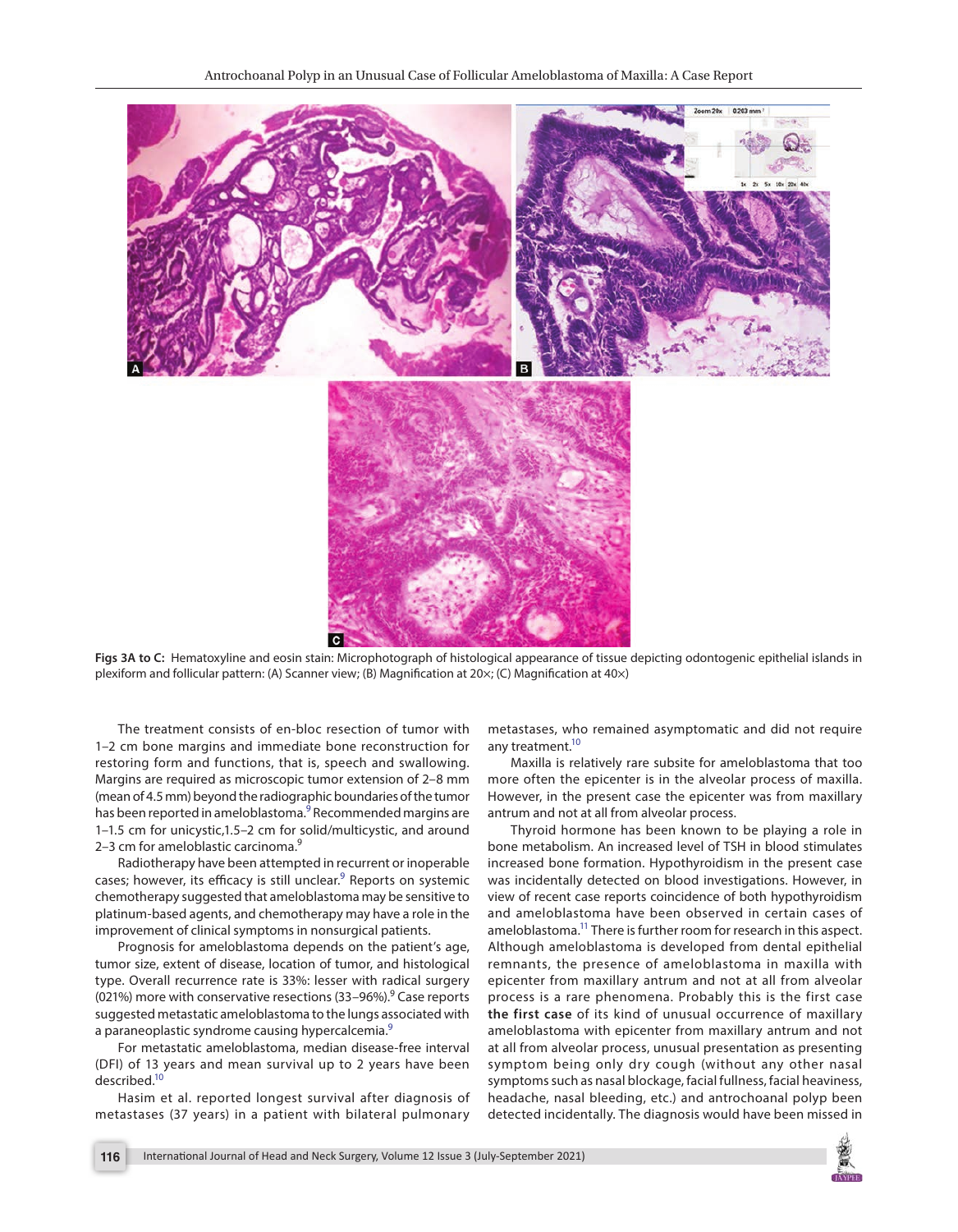

<span id="page-3-1"></span>[Figs 4A to C:](#page-0-3) (A) Photomicrograph of immunohistochemistry slide showing positivity to calretinin in stellate reticulin like cells (magnification: 10×); (B) Photomicrograph of immunohistochemistry slide showing positivity to CK14 in dentine epithelium (magnification: 20×); (C) Photomicrograph of immunohistochemistry slide showing positivity to CK19 in dentine epithelium (magnification: 20×)



**[Figs 5A and B:](#page-0-4)** MRI paranasal sinuses with contrast depicting contrast-enhancing soft tissue in the floor of right maxillary sinus along with right ethmoid and frontal sinus (A: axial view; B: coronal view T1 with contrast slice thickness: 3mm)

<span id="page-3-0"></span>this case at early stage without meticulous histology follow-up and the disease would have then be detected to much later stage after the development of symptoms, which then would require greater resection and reconstruction on skin involvement. This occurrence of the ameloblastoma from maxillary antrum may suggest the possibility of entrapment of dental epithelium in maxillary antrum during maxillary development.

#### **CONCLUSION**

Maxillary ameloblastoma is a rare in occurrence. Although embryologically derived from remnant of dental epithelium, it may arise entirely from maxillary antrum as in this case and may present as antrochoanal polyp without any specific symptoms. The coincidence of hypothyroidism in this case may be a contributory factor as the thyroid hormone plays role in bone metabolism which needs to be further studied in this aspects. Thus to conclude, antrochoanal polyp may be the early presenting feature of ameloblastoma of maxilla and hence needs to be taken into consideration as one of the differential diagnosis. As such it is imperative for its meticulous histological review for early detection and subsequent management by appropriate en-bloc resection, further punctilious histology and careful follow-up are required.